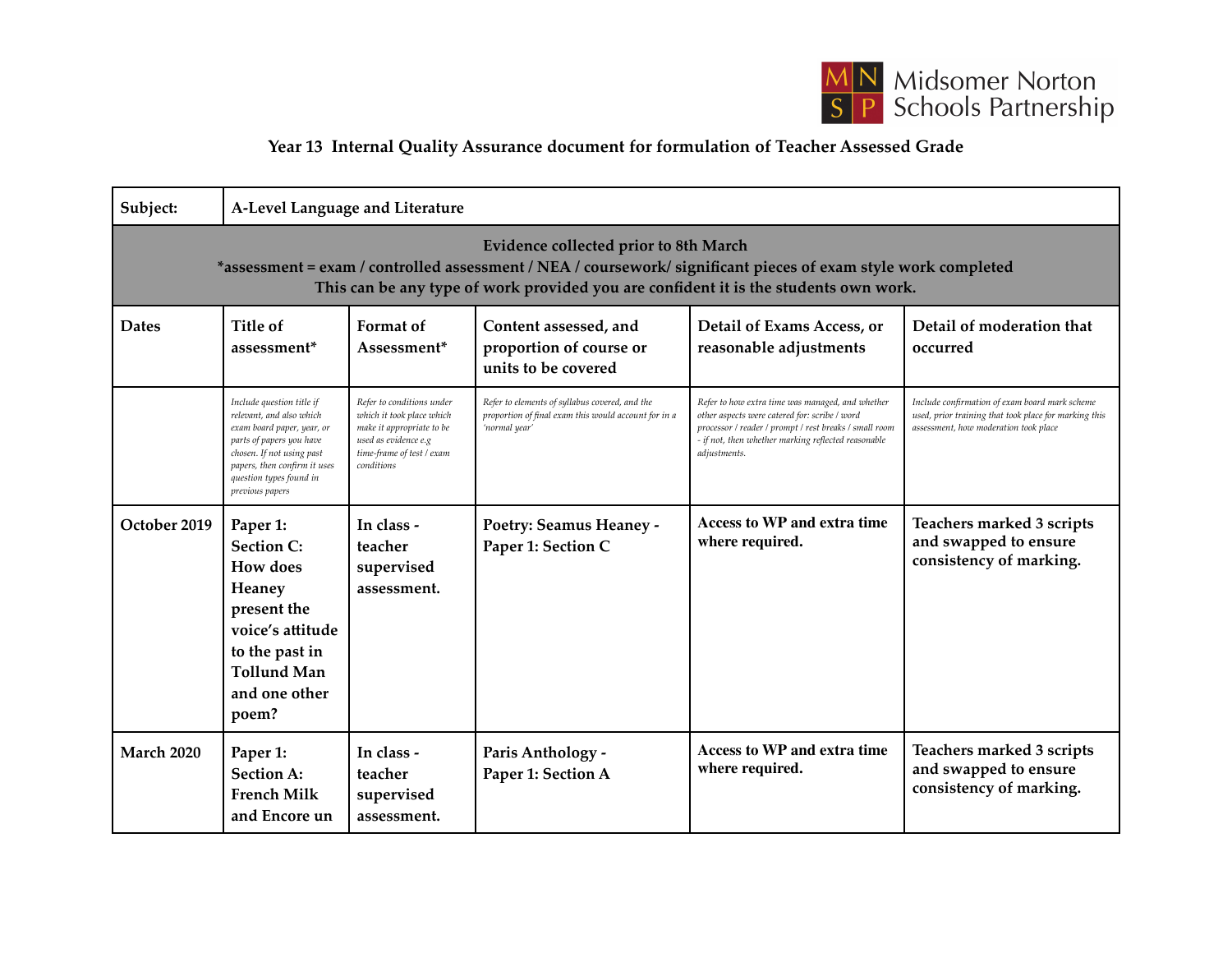

|                                                                                                                                                      | fois                                                                                                                                                                                                                       |                                                                                                                                                        |                                                                                                                         |                                                                                                                                                                                                                                    |                                                                                                                                                              |  |  |  |
|------------------------------------------------------------------------------------------------------------------------------------------------------|----------------------------------------------------------------------------------------------------------------------------------------------------------------------------------------------------------------------------|--------------------------------------------------------------------------------------------------------------------------------------------------------|-------------------------------------------------------------------------------------------------------------------------|------------------------------------------------------------------------------------------------------------------------------------------------------------------------------------------------------------------------------------|--------------------------------------------------------------------------------------------------------------------------------------------------------------|--|--|--|
| November<br>2020                                                                                                                                     | Paper 2: The<br><b>Kite Runner</b><br>Recast and<br>Commentary                                                                                                                                                             | In class -<br>teacher<br>supervised<br>assessment.                                                                                                     | Paper 2: Section A<br><b>The Kite Runner</b>                                                                            | <b>Access to WP and extra time</b><br>where required.                                                                                                                                                                              | Teachers marked 3 scripts<br>and swapped to ensure<br>consistency of marking.                                                                                |  |  |  |
| December<br>2020                                                                                                                                     | Paper <sub>2</sub>                                                                                                                                                                                                         | <b>Mock Exam</b><br>2 hrs 30 mins                                                                                                                      | <b>The Kite Runner</b><br><b>A Streetcar Named Desire</b>                                                               | <b>Full Exams Access - extra</b><br>time and word processors<br>provided where required.                                                                                                                                           | Teachers to mark three<br>scripts and swap. Head of<br>Department to sample and<br>moderate 2 scripts from<br>each teacher.                                  |  |  |  |
| February<br>2021                                                                                                                                     | <b>NEA</b>                                                                                                                                                                                                                 | <b>NEA</b>                                                                                                                                             |                                                                                                                         | N/A                                                                                                                                                                                                                                | <b>Teachers to mark the NEAs</b><br>that they have supervised<br>and then swap. Head of<br>Department to sample and<br>moderate 2 NEAs from each<br>teacher. |  |  |  |
|                                                                                                                                                      |                                                                                                                                                                                                                            |                                                                                                                                                        |                                                                                                                         |                                                                                                                                                                                                                                    |                                                                                                                                                              |  |  |  |
| Evidence collected after 8th March<br>*assessment = exam / controlled assessment / NEA / coursework/ significant pieces of exam style work completed |                                                                                                                                                                                                                            |                                                                                                                                                        |                                                                                                                         |                                                                                                                                                                                                                                    |                                                                                                                                                              |  |  |  |
| <b>Dates</b>                                                                                                                                         | <b>Title of</b><br>assessment*                                                                                                                                                                                             | Format of<br>Assessment*                                                                                                                               | Content assessed, and<br>proportion of course                                                                           | Detail of Exams Access, or<br>reasonable adjustments                                                                                                                                                                               | Detail of moderation that<br>occurred                                                                                                                        |  |  |  |
|                                                                                                                                                      | Include question title if<br>relevant, and also which<br>exam board paper, year, or<br>parts of papers you have<br>chosen. If not using past<br>papers, then confirm it uses<br>question types found in<br>previous papers | Refer to conditions under<br>which it took place which<br>make it appropriate to be<br>used as evidence e.g<br>time-frame of test / exam<br>conditions | Refer to elements of syllabus covered, and the<br>proportion of final exam this would account for in a<br>'normal year' | Refer to how extra time was managed, and whether<br>other aspects were catered for: scribe / word<br>processor / reader / prompt / rest breaks / small room<br>- if not, then whether marking reflected reasonable<br>adjustments. | Include confirmation of exam board mark scheme<br>used, prior training that took place for marking this<br>assessment, how moderation took place             |  |  |  |
| 5th May 2021                                                                                                                                         | Paper 1 Section                                                                                                                                                                                                            | In class                                                                                                                                               | <b>Paris Anthology</b>                                                                                                  | <b>Full Exams Access - extra</b>                                                                                                                                                                                                   | Teachers to mark three                                                                                                                                       |  |  |  |